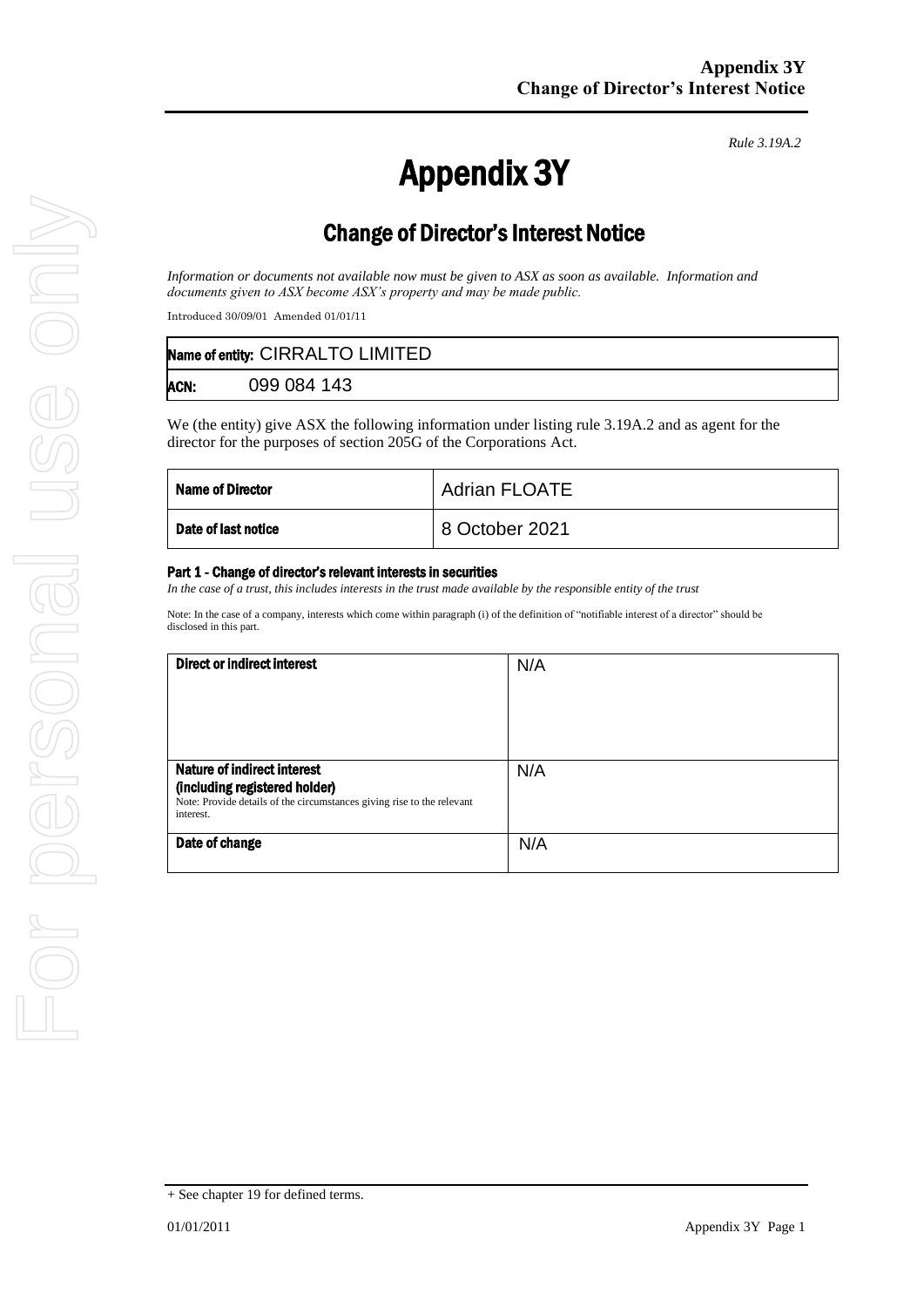| No. of securities held prior to change                                                                                                                                         | <b>Rare Air Holdings Pty Ltd</b><br>29,550,747 Shares<br>145,128,015 Shares (escrowed to 2<br>June 2022) |
|--------------------------------------------------------------------------------------------------------------------------------------------------------------------------------|----------------------------------------------------------------------------------------------------------|
|                                                                                                                                                                                | Ashleigh Floate + Adrian Floate ATF<br><b>Faaf Super Fund</b><br>10,000,000 Shares                       |
|                                                                                                                                                                                | <b>Adrian Floate</b><br>93,677,851 Shares<br>7,704,000 Listed Options                                    |
|                                                                                                                                                                                | <b>FAAF Pty Ltd ATF Floating Asset</b><br><b>Trust</b><br>4,500,000 Shares<br>13,500,000 Options         |
| <b>Class</b>                                                                                                                                                                   | N/A                                                                                                      |
| <b>Number acquired</b>                                                                                                                                                         | N/A                                                                                                      |
| <b>Number disposed</b>                                                                                                                                                         | N/A                                                                                                      |
| Value/Consideration<br>Note: If consideration is non-cash, provide details and estimated valuation                                                                             | N/A                                                                                                      |
| No. of securities held after change                                                                                                                                            | <b>Rare Air Holdings Pty Ltd</b><br>29,550,747 Shares<br>145,128,015 Shares (escrowed to 2<br>June 2022) |
|                                                                                                                                                                                | Ashleigh Floate + Adrian Floate ATF<br><b>Faaf Super Fund</b><br>10,000,000 Shares                       |
|                                                                                                                                                                                | <b>Adrian Floate</b><br>93,677,851 Shares<br>7,704,000 Listed Options                                    |
|                                                                                                                                                                                | <b>FAAF Pty Ltd ATF Floating Asset</b><br><b>Trust</b><br>4,500,000 Shares<br>13,500,000 Options         |
| <b>Nature of change</b><br>Example: on-market trade, off-market trade, exercise of options, issue of<br>securities under dividend reinvestment plan, participation in buy-back | N/A                                                                                                      |

<sup>+</sup> See chapter 19 for defined terms.